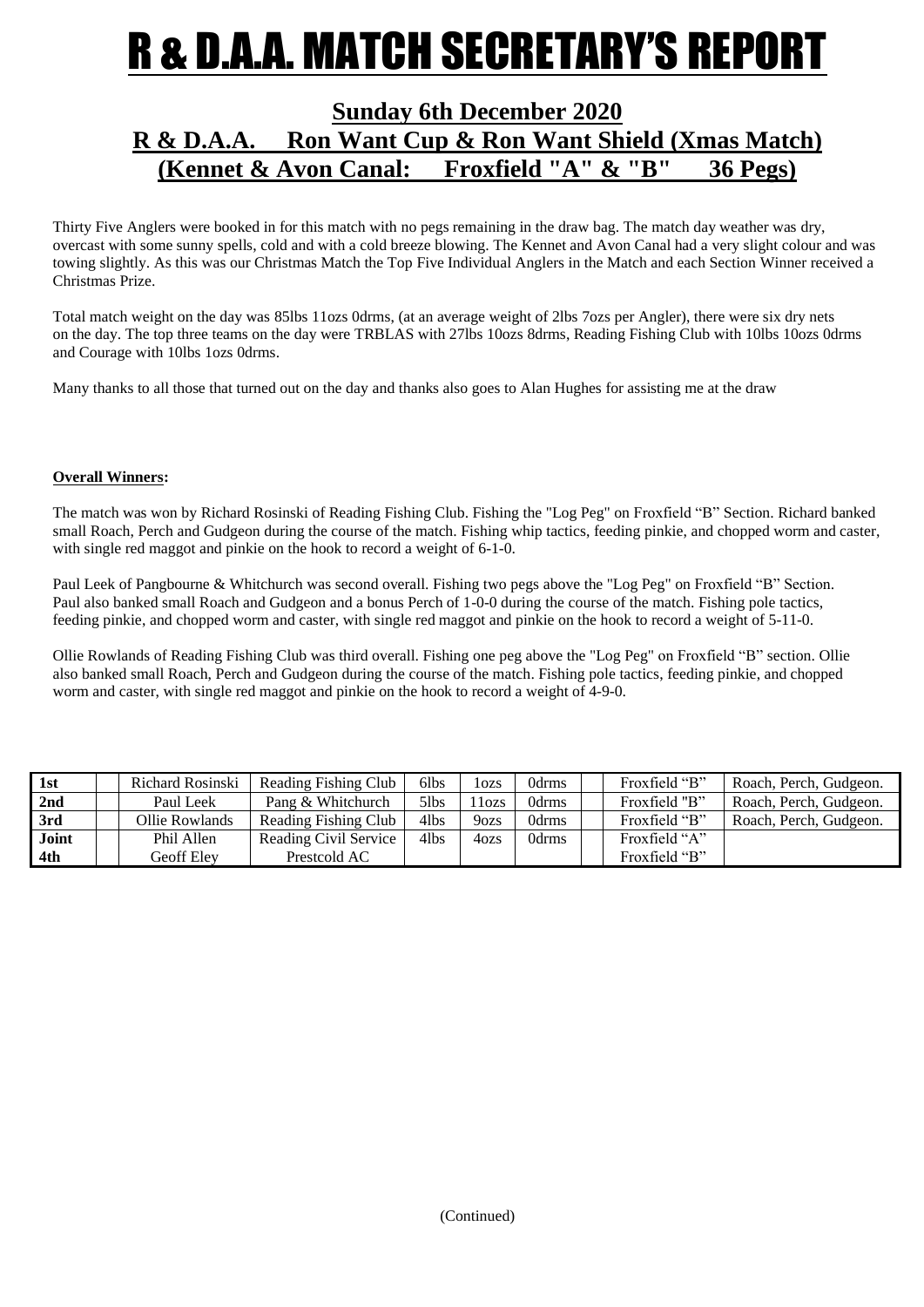# R & D.A.A. MATCH SECRETARY'S REPORT (Cont)

#### **Section Winners:**

| "A" Section | Froxfield "A"              | Duncan Bales     | <b>TRBLAS</b>         | $3$ lbs | 11 <sub>ozs</sub> | 0drms |
|-------------|----------------------------|------------------|-----------------------|---------|-------------------|-------|
|             | (Wides and                 |                  |                       |         |                   |       |
|             | Top of Short Pound)        |                  |                       |         |                   |       |
| "B" Section | Froxfield "A"              | Phil Allen       | Reading Civil Service | 4lbs    | 4 <sub>ozs</sub>  | 0drms |
|             | (Bottom of Short Pound and |                  |                       |         |                   |       |
|             | Turning Bay)               |                  |                       |         |                   |       |
| "C" Section | Froxfield "B"              | Richard Rosinski | Reading Fishing Club  | 6lbs    | 1 <sub>ozs</sub>  | 0drms |
|             | (Road Bridge to            |                  |                       |         |                   |       |
|             | Broken Bridge)             |                  |                       |         |                   |       |
| "D" Section | Froxfield "B" & "C"        | Geoff Eley       | Prestcold AC          | 4lbs    | 4 <sub>ozs</sub>  | 0drms |
|             | (Below Broken Bridge to    |                  |                       |         |                   |       |
|             | Above Lock 71)             |                  |                       |         |                   |       |

#### **Total Section Weights:**

| "A" Section | Froxfield "A"              | 10lbs    | 0 <sub>o</sub>  | 8drms |
|-------------|----------------------------|----------|-----------------|-------|
|             | (Wides and                 |          |                 |       |
|             | Top of Short Pound)        |          |                 |       |
| "B" Section | Froxfield "A"              | $27$ lbs | 11 <sub>o</sub> | 0drms |
|             | (Bottom of Short Pound and |          |                 |       |
|             | Turning Bay)               |          |                 |       |
| "C" Section | Froxfield "B"              | $31$ lbs | 13ozs           | 0drms |
|             | (Road Bridge to            |          |                 |       |
|             | Broken Bridge)             |          |                 |       |
| "D" Section | Froxfield "B" $&$ "C"      | $16$ lbs | 2ozs            | 8drms |
|             | (Below Broken Bridge to    |          |                 |       |
|             | Above Lock 71)             |          |                 |       |

**Specimen Fish Recorded:**

| . .<br>None |  |  |  |  |  |
|-------------|--|--|--|--|--|
|             |  |  |  |  |  |

### **CLUB CHAMPIONSHIP**

| <b>TRBLAS</b>           | 130 | 14 |   |
|-------------------------|-----|----|---|
| Reading Fishing Club    | 71  | 14 |   |
| Y.O.T.A.C./21 Club      | 50  | 7  |   |
| Courage                 | 48  | 3  |   |
| Reading Civil Service   | 39  |    |   |
| Excelsior               | 17  | 6  | 8 |
| Pangbourne & Whitchurch | 15  | 11 |   |
| Prestcold AC            | 9   | 13 |   |
| <b>Tring Anglers</b>    | 9   | 10 |   |
| Newtown                 | 7   | 10 |   |
| <b>Adventure AS</b>     | 5   | 15 |   |
| King Heron AC           |     |    |   |